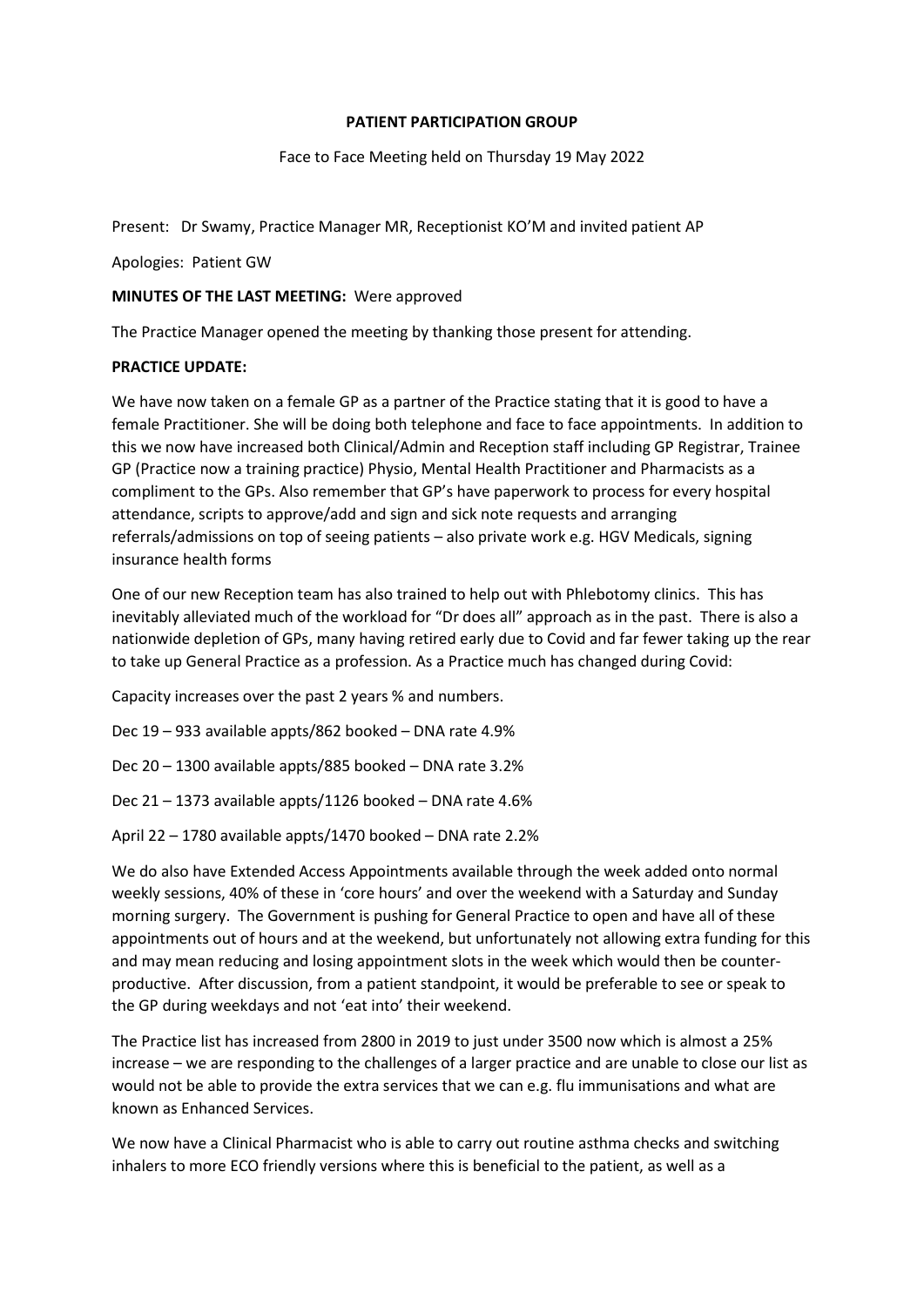Phlebotomist clinic once weekly which enables our existing Practice Nurse to concentrate on other procedures such as immunisation, Blood pressure monitoring, annual reviews etc. Subsequently this has been a challenge to accommodate especially on a day when all are in and each consulting room occupied. The Practice is at present negotiating extra rooms to use within the building which currently lie redundant.

Infection Control is still in place throughout these premises as we are under the auspices of the NHS

Infection Control Guidelines (IPC) and therefore remain in place to protect both patients and staff. Being a small team it has been crucial to try to avoid any in- house Covid outbreaks. However it has been challenging for reception staff of late as numerous patients have become confrontational and complained at having to wear a mask.

We also came under criticism during the pandemic for having the main front doors locked. But again this was to protect GP's and staff alike at all three surgeries within this building. An intercom system was put in place and for those patients that had to be seen urgently within practice, temperature checks were carried out upon entry.

## PATIENT SURVEYS:

Patient Survey Results:

Friends & Family - Responses are very encouraging – 61% Extremely Likely, 22% Likely, 3% Neutral and 3% Extremely Unlikely. (83% satisfaction rate)

The "Extremely Unlikely" was due to the patient saying they could not get a face to face appointment – there is no problem obtaining a face to face appointment – staff have been reminded to book if patient requests one providing they are not COVID positive.

**National Survey** – 2021 – 86.9% of patients said their overall experience of the surgery is good.

Ranks us 2406 of 6659 surgeries in the UK (Top 30% of the country)

Local Survey: Satisfaction with overall services provided at the surgery? Very satisfied 56%, Satisfied 35%, Neutral 7%, Not satisfied 1%, Very not satisfied 1% - (91% satisfaction overall )

We have had excellent feedback from various surveys undertaken. Whilst we are happy with these results most of the dissatisfaction expressed was due to the fact that patients could not get through on the single telephone line into the surgery. In response to this we are now having an entirely new telephone system with queuing, introductory message and information/options. This is to be installed on the 30<sup>th</sup> June with prior training booked. The new telephone number is 01543 395655. MR demonstrated the new system which is in pilot mode and the various options/menu's etc.

### ONLINE SERVICES:

We are encouraging patients to join our On-line Triage services and to download the NHS App. This will become the system of the future through which appointment, medication orders, COVID pass, arrange hospital visits and to convey messages to and fro.

Patient Access to medical records has increased to the entire record as of 1<sup>st</sup> April 2022. This however raises some challenges as a Practice due to the 3<sup>rd</sup> party information/sensitive items on records that the patient is unaware of.